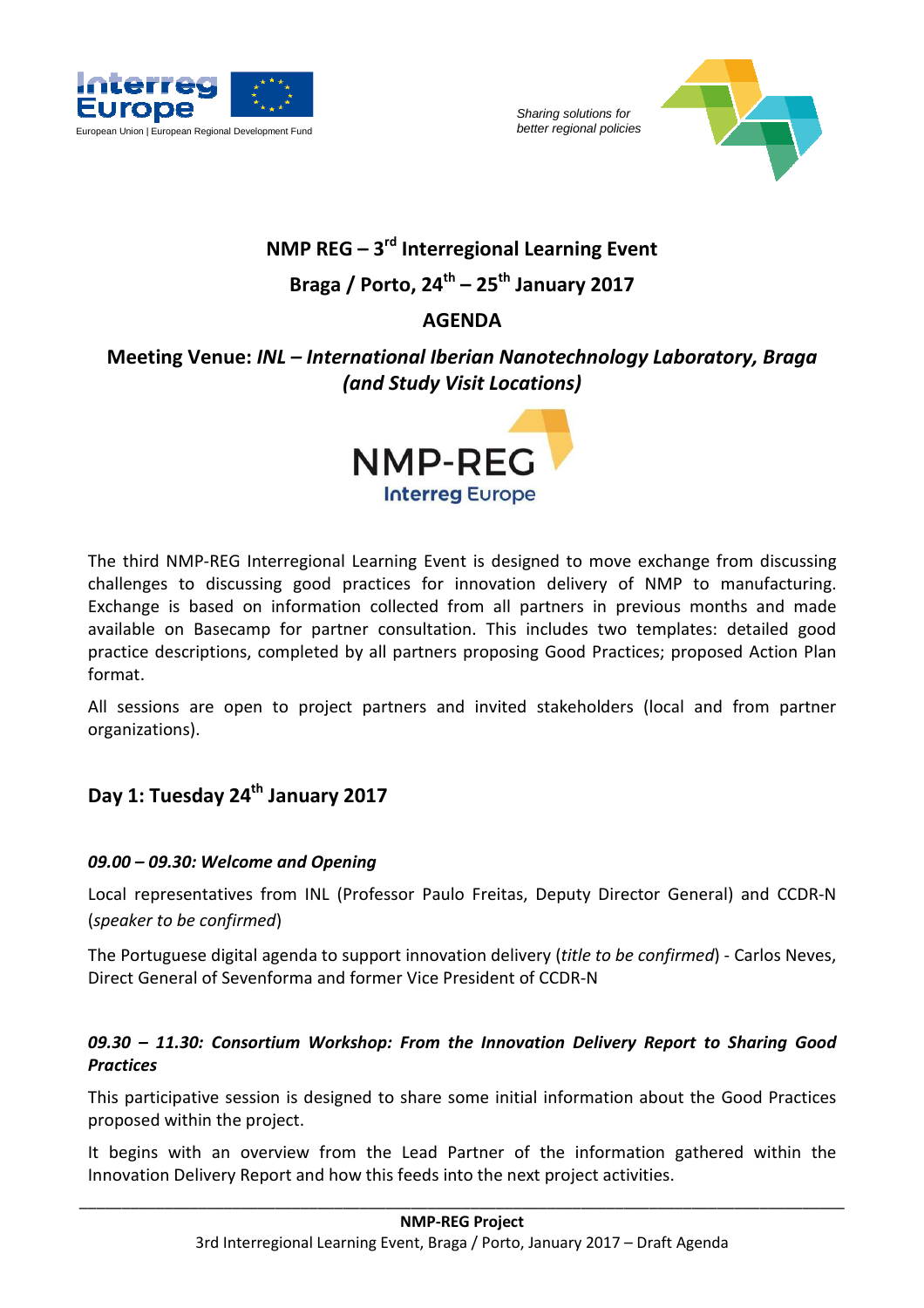



Good Practice owners then give a three-minute "elevator pitch" presentation about their experience. The pitch will be videoed. After each "pitch", participants have the chance to ask questions. The moderator provides a summary of the key elements of the Good Practices, including similarities and differences.

The exact structure of the session will depend on the number of Good Practices proposed within the project (by mid-November 2016) and the innovation delivery categories they fit into (expected focus on the three most popular innovation delivery categories: 5. Innovation Climate and Business Ecosystem; Science-Industry Cooperation; Business R&D and Innovation).

Partners then vote for the Good Practices they wish to have more information about and Good Practice Groups are formed for subsequent sessions.

*A coffee point will be available during this session.* 

*12.00 – 13.00: Walking visit round INL 13.00 – 14.00: Light Lunch* 

#### *14.00 – 16.00: Good Practice Groups*

Following the first part of the workshop, partners/stakeholders are divided into small groups / bilateral partnerships to ask specific questions about the GPs and gather more in-depth information. This is the start of the in-depth exchange on GPs – the objective is not to provide all the necessary information about the GP, but to start understanding them and their possible relevance to other partners' policy instruments.

*A coffee point will be available during this session.* 

#### *16.00 – 19.00: Study Visit and meetings with key stakeholders*

The study visit will be held at CITEVE - Technological Centre for the Textile and Clothing Industries of Portugal. CITEVE provides technological support and services to companies operating in the textile and clothing business. The Institute facilities are in Vila Nova de Famalicão, located in the district of Braga. Partners will be shown around by Ana Ribeiro (Business Developer) and Eng. Braz Costa (Director General). They will give a presentation of the centre, with a special focus on technology transfer, cooperation with industry and some suggestions about fast nanotechnology incorporation into the industry. The visit will cover their facilities and several ongoing demonstrations in their showroom.

www.citeve.pt

*2000 - Joint Dinner with project partners and invited speakers*

 $\overline{\phantom{a}}$  , and the contribution of the contribution of the contribution of the contribution of the contribution of the contribution of the contribution of the contribution of the contribution of the contribution of the